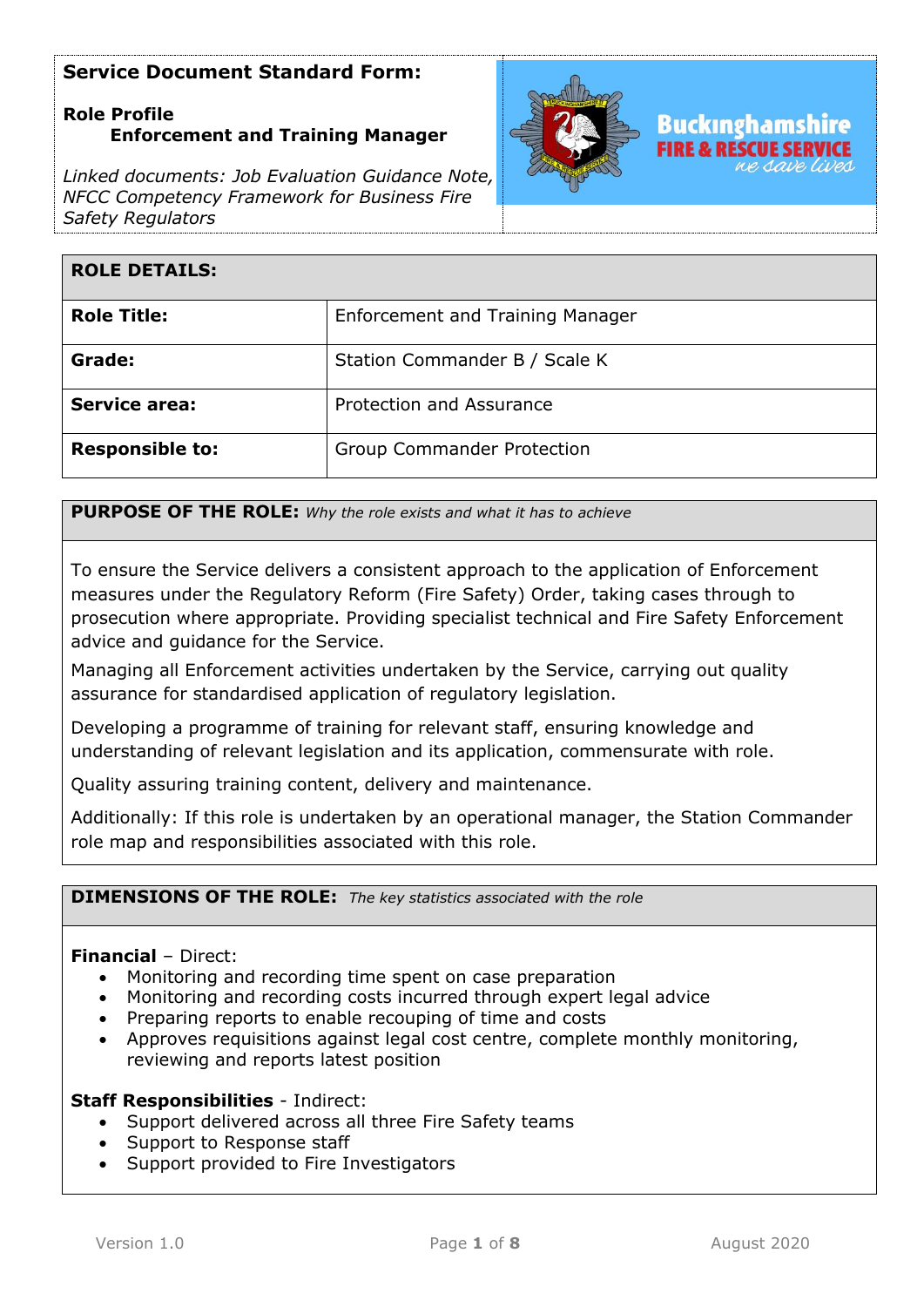# **Role Profile Enforcement and Training Manager**

*Linked documents: Job Evaluation Guidance Note, NFCC Competency Framework for Business Fire Safety Regulators*



## **Any other statistical data:**

- To produce regular reports on number and status of Enforcement activities
- Monitor data for trends and changes in behaviour in the commercial sector
- To produce regular reports on number of staff trained
- To ensure all Enforcement activity is made publically available as is required under the 'Environment and Safety Information Act 1988'
- Manage all Freedom of Information (FOI) Requests, responding accurately and within laid time scales

**PRINCIPAL ACCOUNTABILITIES:** *What the role is accountable for and required to deliver*

- To interpret and apply Fire Safety Order legislation in a practical and proportionate way by addressing any deficiencies appropriately, and advising partners of suitable next steps
- To be responsible for the management and support of all Enforcement activities undertaken for the Service
- Managing processes, to ensure a fair and equitable approach is taken in all Enforcement activity, in line with the Services Equality, Diversity and Inclusion Policy
- To support and achieve consistency in the delivery of Fire Safety Enforcement advice
- To develop and ensure an appropriate information barrier exists during Enforcement considerations, reviews and decisions in order to maintain transparency and fairness
- To maintain and develop relevant policies and procedures for the management of Enforcement activities in accordance with relevant legislation
- In liaison with Group Commander Protection, formulate strategies and initiatives to raise awareness and promote fire safety regulatory compliance within diverse communities and the commercial sector
- To lead work with Local Authorities and Approved Inspectors by reviewing and consulting on statutory work areas, within agreed time scales, on a wide range of projects, encouraging collaborative partnerships
- To initiate enforcement action in line with the parameters as set out in Service policy and procedures, in support of the principles detailed in the Enforcement Concordat and the Regulators Compliance Code
- To draft and issue informal and formal Enforcement action in line with Service policy and procedure, including Deficiency Notices, Alteration Notices, Enforcement Notices and Prohibition Notices
- To manage consultation with relevant agencies and statutory partners of all notices, prior to being issued
- To manage the issuing of all formal Enforcement action for accuracy, quality and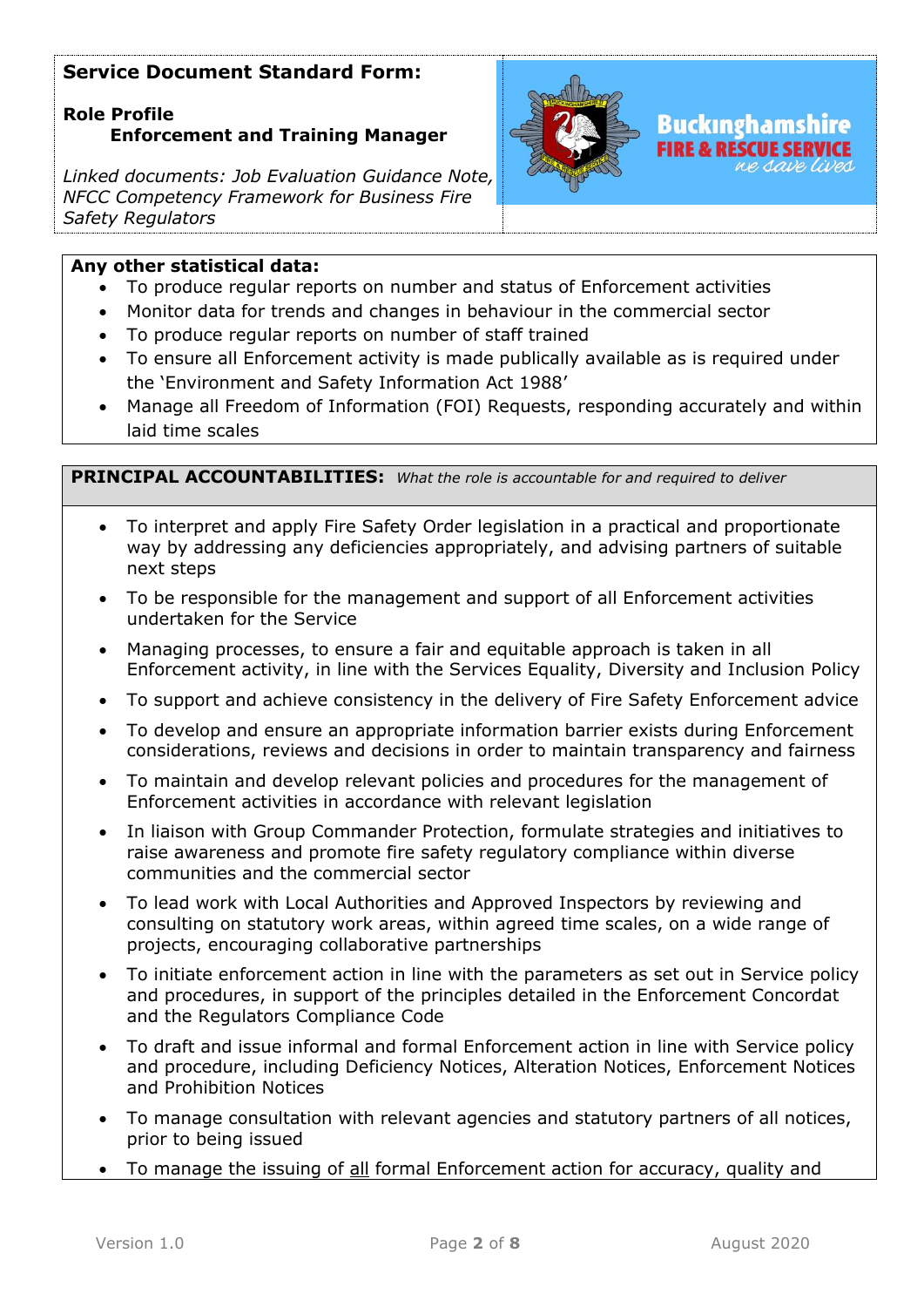# **Role Profile Enforcement and Training Manager**

*Linked documents: Job Evaluation Guidance Note, NFCC Competency Framework for Business Fire Safety Regulators*



e s*ave lives* 

#### appropriateness

- To monitor and manage the progress against Enforcement action issued
- Respond to any appeals against the Enforcement Action undertaken, building the Services defence
- To manage the CFOA Enforcement Register, complying with the 'Environment and Safety Information Act 1988'
- To manage all investigations into breaches of the Regulatory Reform (Fire Safety) Order
- To manage the gathering of evidence in support of prosecution action under the Regulatory Reform (Fire Safety) Order
- To coordinate and lead, suspect and witness interviews under the Police and Criminal Evidence Act 1984 (PACE)
- To manage, prepare and present investigation case files to the Director of Legal and Governance, with recommendation on appropriate action to be taken
- Manage quality assurance of all activities undertaken in relation to Enforcement activities
- Representing the Service at Court Proceedings, in support of the Services legal teams
- Promoting positive outcomes from Enforcement action, internally and externally
- To ensure line manager is fully appraised of all matters and developments in relation to Enforcement / Prosecution activities
- Lead, manage and develop operational staff to improve effectiveness, efficiency and reduce the overall risk to the community in accordance with service policies and procedures
- To coordinate the development of individuals across Protection teams, in line with the National Fire Chiefs Council (NFCC) Competency Framework, cognisant of changes in fire safety legislation (Fire Safety Bill) in order to promote high levels of technical competence
- To actively engage and support the Prevention and Protection activities of the Service
- To maintain knowledge and understanding of role related Service policies and procedures and to ensure that work is carried out in line with Service standards and targets
- To provide current Business Continuity advice to the local business community
- To be responsible for updating, retrieval and acting upon electronic information from the Fire Safety Management Information System and Risk-Based Inspection Programme
- To be responsible for the preparation of fire safety reports, letters, enforcement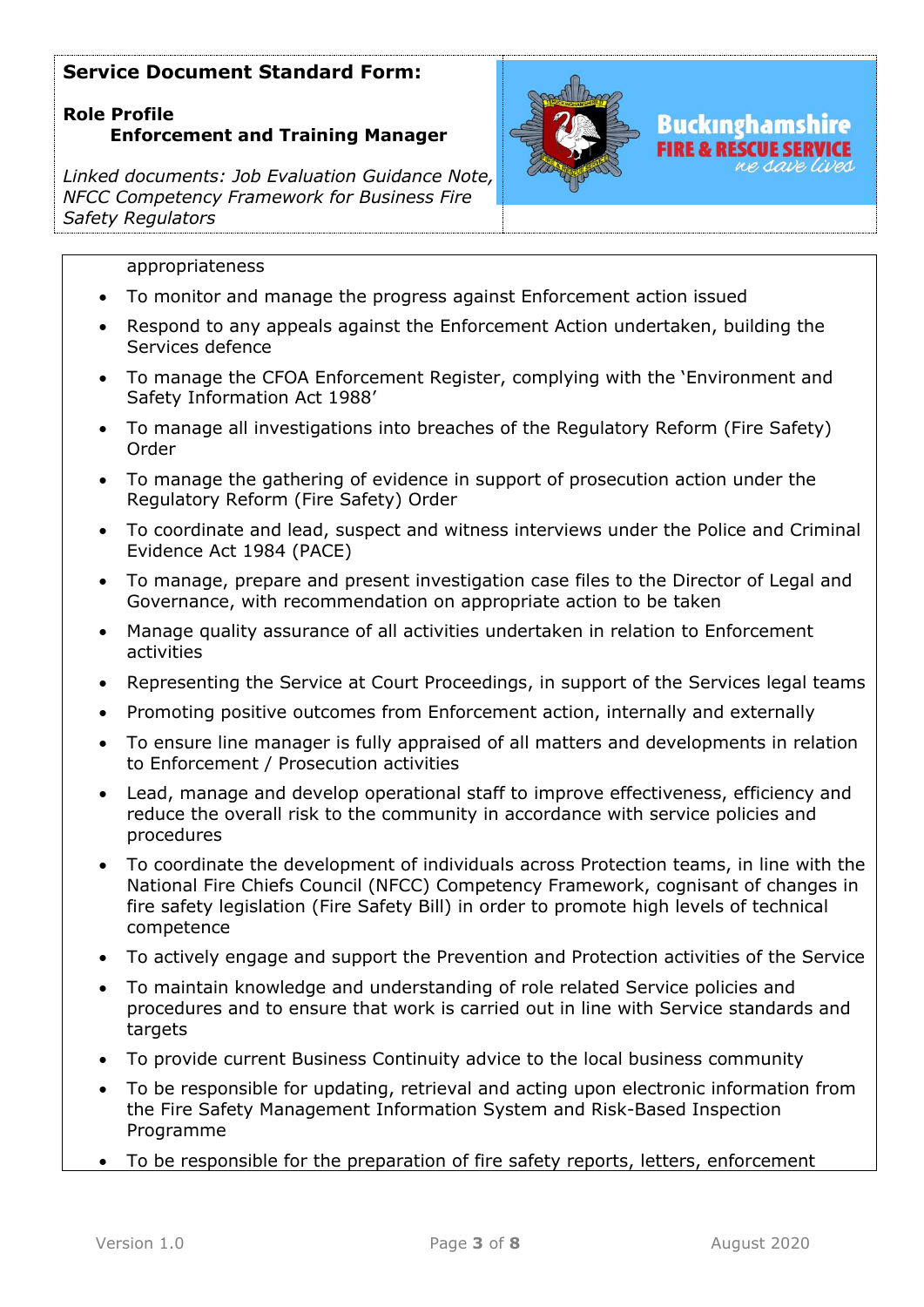# **Role Profile Enforcement and Training Manager**

*Linked documents: Job Evaluation Guidance Note, NFCC Competency Framework for Business Fire Safety Regulators*



notices and plans in accordance with Service fire safety policy and procedures

- To undertake Fire Safety audits and inspections in accordance with Service policy and procedure
- To audit and provide advice on premises' fire risk assessments and evaluate, as necessary, fire safety design submission to achieve compliance with relevant fire safety legislation
- To actively gather information with respect to hazards to Response crews and to manage this information in accordance with Service policy and procedure
- To draft fire safety advice to statutory bodies, planners, architects, other building professionals and members of the public
- Provide specialist support to Fire Investigators
- Undertake, where required, investigations relating to health and safety, disciplinary, or legal matters, at the appropriate level (Middle Manager)
- Influence and support effective business safety integration and continuous improvement across all business safety staff

#### **Operationally specific:**

- To respond to and resolve operational incidents or requests for assistance that may occur both inside and outside of BMKFA
- Maintaining the requirements of the Fire Services Act 2004, the Service's Public Safety Plan (PSP), operating policies and procedures to save and preserve endangered life and protect buildings and the environment from the effects of fire and hazardous materials
- Monitoring performance, provide support and guidance and taking command in accordance with service requirements
- To provide suitable residential accommodation at an approved location (agreed by the Authority) that will provide a response in line with service requirements
- To assume the role of Duty Officer / Group Commander as required and ensure the availability of operational crews to respond to incidents in accordance with the requirements of the Public Safety Plan (PSP) and Service performance standards and operating procedures

## **DECISION MAKING:**

#### **Make decisions**:

• To use professional judgement to make decisions and recommendations on the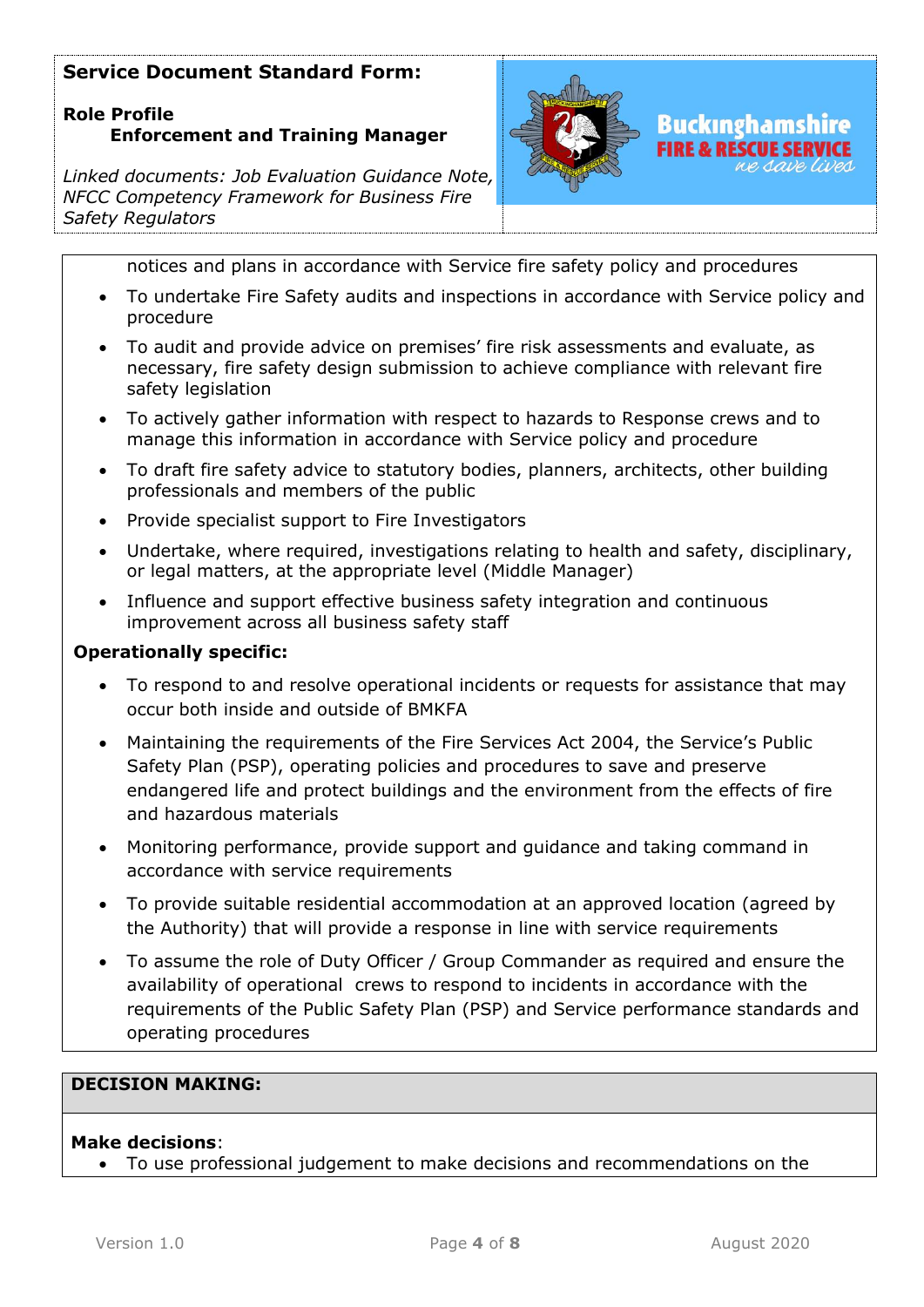# **Role Profile Enforcement and Training Manager**

*Linked documents: Job Evaluation Guidance Note, NFCC Competency Framework for Business Fire Safety Regulators*



various live Enforcement cases being undertaken

- Post holder will be required to work un-supervised and expected to update line manager as and when required
- Workload and prioritisation annual objectives set by line manager, day to day priorities and ability to meet deadlines managed by post holder
- Manage a robust decision making process to ensure that all decisions are logged, reviewed where necessary and available to relevant stakeholders as appropriate
- Working collaboratively with the Service in maximising integration and process optimisation
- To follow Service procedures and have an awareness of all new correspondence and ensuring it is cascaded to staff as appropriate
- To manage the implementation of innovation and new ideas to working practices, systems and to personal and organisational performance

## **Significant say in decisions**:

- To make decisions on behalf of the Service in line with policies, procedures and best practice
- Decide whether Enforcement action has been taken at the appropriate level
- Guided by the Enforcement Management Model (EMM), decide whether Enforcement cases will progress to prosecution
- To promote, suggest and implement improvements to working practices, systems and to personal and organisational performance

**CONTACT WITH OTHERS:** *The frequent contact the role holder has with others and for what purpose* 

## **Internal**:

- Establish and maintain effective working relationships with colleagues at all levels across the organisation. Protection Managers, Inspecting Officers, Finance, Director of Legal and Governance, wider teams and departments
- Providing expert advice and support to Protection Managers and Inspecting Officers

## **External**:

To develop and maintain strong working relationships with all partners, other enforcing authorities and inspecting officers.

To regularly liaise with representatives from:

- Commercial and Industrial premises
- Partner Agencies
- Other UK Fire & Rescue Services
- Local Authorities
- Approved Inspectors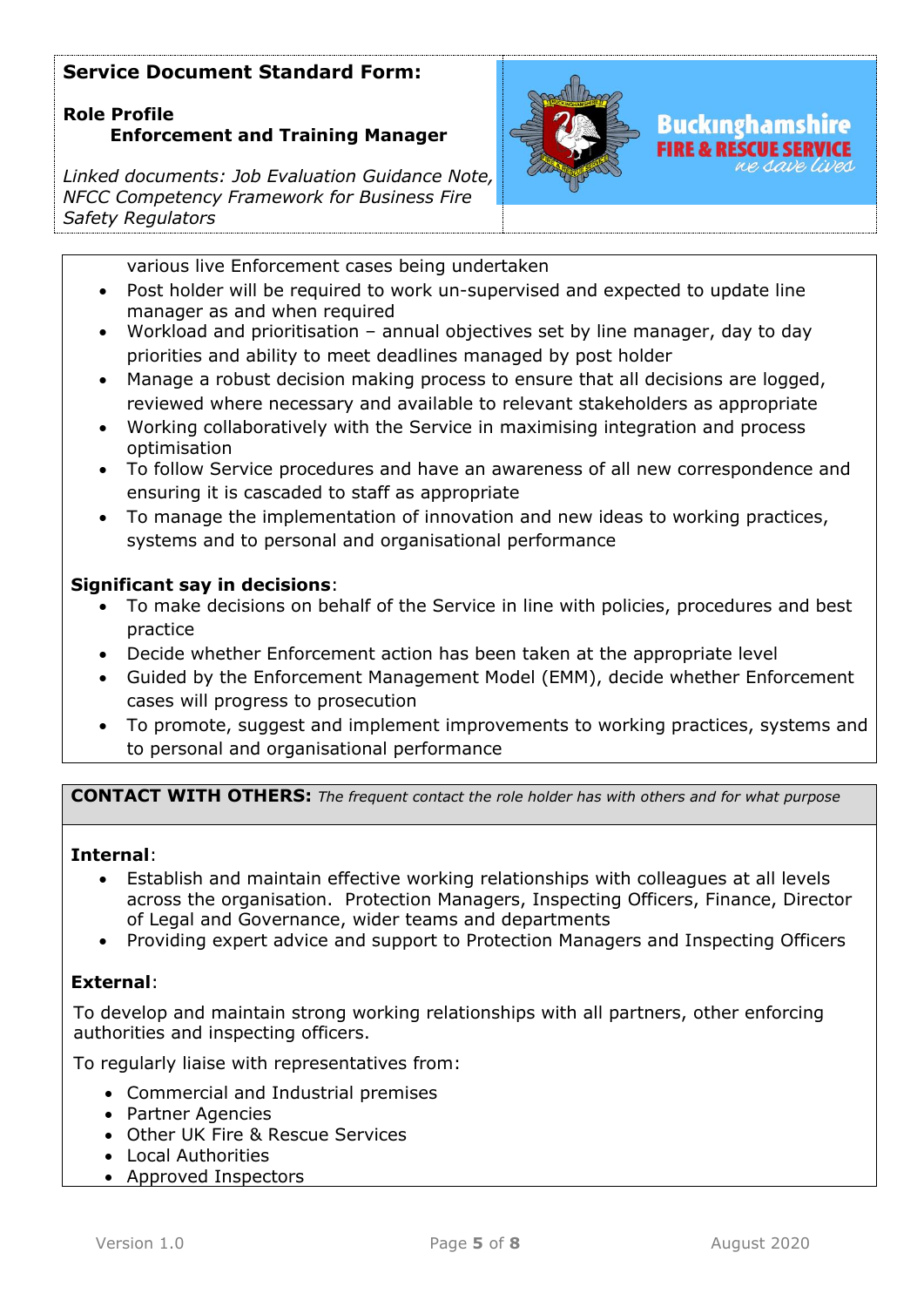## **Role Profile Enforcement and Training Manager**

*Linked documents: Job Evaluation Guidance Note, NFCC Competency Framework for Business Fire Safety Regulators*



- Building Control agencies
- Regulatory agencies
- Police
- Specialist legal advisors
- Judicial system

## **PERSONAL REQUIREMENTS:**

- To participate in a programme of continuous personal and professional development relevant to the role
- To demonstrate conduct and behaviours in accordance with the Service policies, values and norms
- To comply with the Services' aims, organisational values and behaviours and their impact on this post
- To be committed to protecting and respecting the privacy of individuals and the responsible handling of personal information
- To ensure all aspects of health and safety are adhered to. Ensuring that all staff, visitors, contractors etc. within the area are following statutory requirements and Service policies and procedures
- The Service is committed to safeguarding and promoting the welfare of children and vulnerable adults, and expects all employees and volunteers to share this commitment
- To undertake, with appropriate training, the duties of other roles as required
- To mentor and coach individual members of staff as required
- To contribute to the development and implementation of relevant policies and procedures
- Attend meetings as required and submit information in appropriate formats as required
- To undertake any other duties which fall within the broad spirit, scope, levels and purpose of this role that may reasonably be required from time to time, at any location required by the Service

#### **REQUIREMENTS: Essential Criteria**

*The skills, knowledge, qualifications and training required to perform the role*

## **Qualifications & Training**:

- A. Degree level education or equivalent and/or extensive experience of working in a regulatory / legal framework
- B. Level 4 Certificate in Fire Safety (Fire Safety Risk Assessor)
- C. Level 4 Diploma in fire safety (Fire Inspector)
- D. APCIL Level 7 or equivalent legal training

Or equivalent standards/qualifications/experience, which demonstrates competence of A, B, C and D above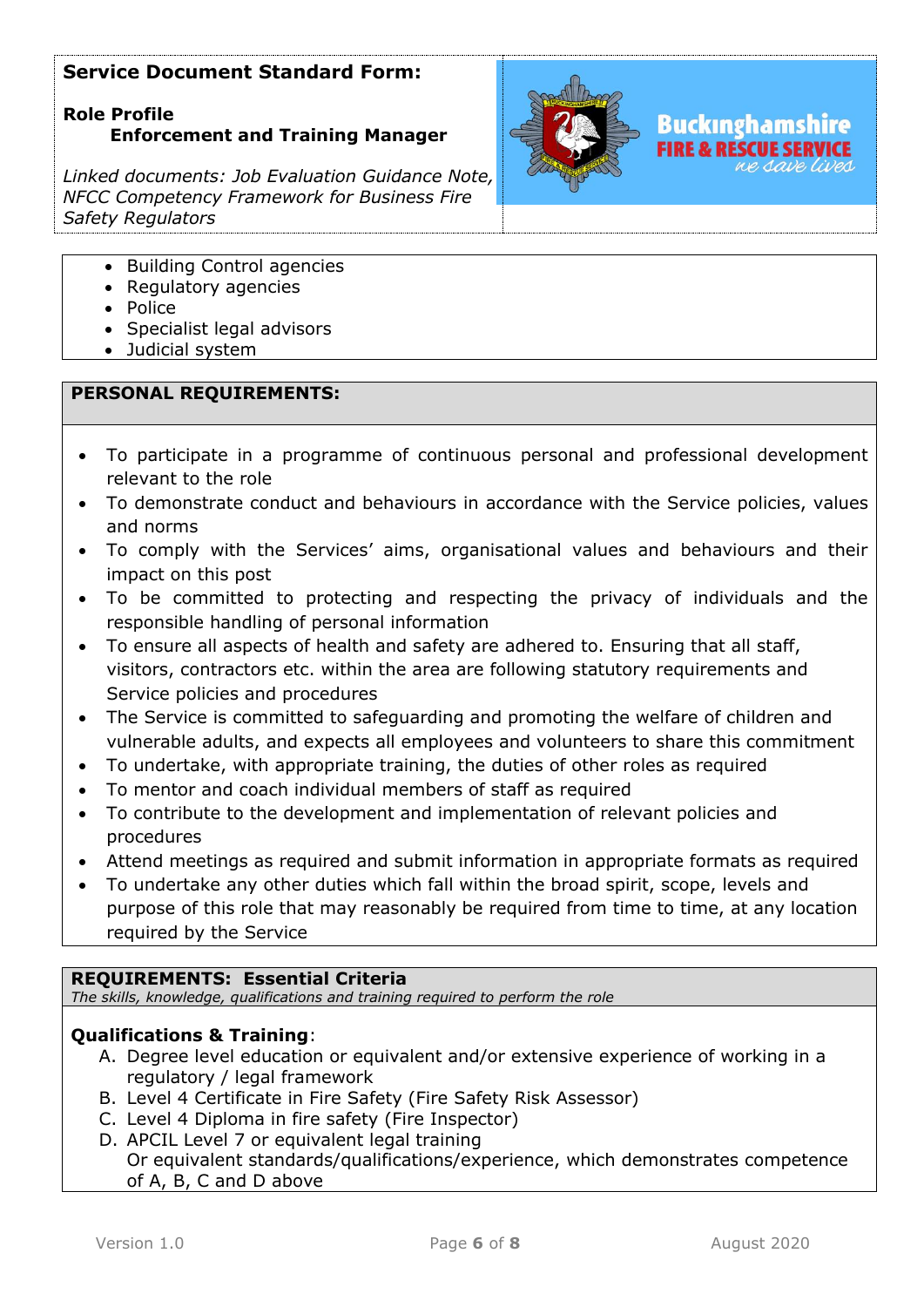## **Role Profile Enforcement and Training Manager**

*Linked documents: Job Evaluation Guidance Note, NFCC Competency Framework for Business Fire Safety Regulators*



### • Full UK Driving Licence

### **Experience**:

- Experience of undertaking inspections of premises, evaluating and addressing fire risk assessments for compliance with fire safety legislation and determining solutions to hazards and risks identified
- Experience of engaging with public and private sector organisations, at all levels
- Experience of working within a dynamic and at times demanding environment whilst maintaining attention to detail
- Experience of issuing and monitoring informal and formal Enforcement action, including Deficiency Notices, Alteration Notices, Enforcement Notices and Prohibition **Notices**
- Experience of case and file preparation, for consideration of prosecution
- Experience of investigating events and breaches of the Fire Safety Order
- Experience of undertaking formal interviews, including under PACE
- Experience in the application of Fire Protection Legislation

### **Skills**:

- Excellent interpersonal and communication skills, including the ability to write comprehensive and sometimes complex reports
- Ability to analyse and collate data from various sources
- To treat people with dignity and respect, act professionally and responsibly with Service assets, property and funds; i.e. taxpayers money
- Ability to use IT applications in a wide range of applications
- Ability to work confidently within a team and to interact with individuals in a friendly, courteous manner and is tolerant in their approach
- Able to work on own initiative, confidentially
- Ability to deliver quality outputs under pressure
- Able to prioritise workloads
- Able to provide sound information to support decision making
- Numerate, analytical and problem solving skills
- Networking skills and ability to build effective working relationships with a variety of stakeholders
- Excellent presentation skills
- Ability to plan and problem solve in a range of circumstances and implement whilst under pressure
- Ability to influence and persuade others when required
- Ability to demonstrates an openness to change and actively seek to support it
- Ability to determine solutions to hazards and risks identified and report accordingly